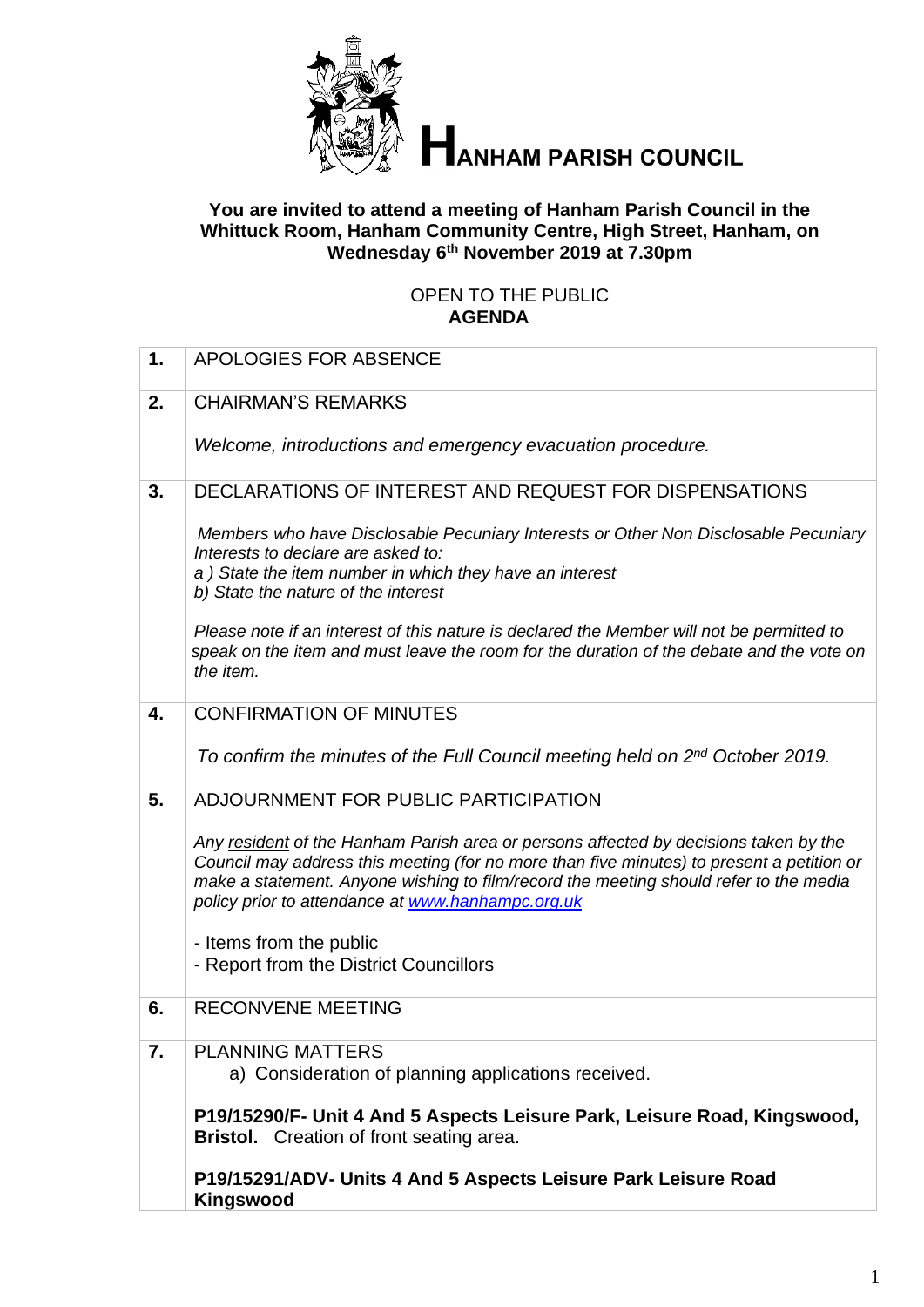|     | Bristol. Display of 1 no. internally illuminated fascia sign, 1 no .internally<br>illuminated hanging sign, 1 no. non-illuminated projecting hanging sign and 2 no.<br>awnings. |  |  |
|-----|---------------------------------------------------------------------------------------------------------------------------------------------------------------------------------|--|--|
|     | b) Other matters relating to planning.                                                                                                                                          |  |  |
| 8.  | <b>FINANCE</b>                                                                                                                                                                  |  |  |
|     | Verbal financial report from the Chair of Finance<br>a)<br>To authorise payment of accounts from the schedule provided<br>b)                                                    |  |  |
| 9.  | VE DAY 75 <sup>th</sup> Anniversary Celebrations                                                                                                                                |  |  |
|     | To consider the parish councils participation in leading the 'Nations Toast to the<br>Heroes of WW2' event on Friday 8 <sup>th</sup> May 2020 at 3.00pm                         |  |  |
| 10. | <b>MATTERS ARISING</b>                                                                                                                                                          |  |  |
|     | On-going issues from previous meetings.                                                                                                                                         |  |  |
|     | a) Remembrance Service<br>b) Swift Sports Coaching Event, half term holidays                                                                                                    |  |  |
| 11. | REPORTS FROM PARISH COUNCIL REPRESENTATIVES FROM OTHER<br><b>MEETINGS</b>                                                                                                       |  |  |
|     | Brief verbal presentation, with a copy of the full report to the Clerk if necessary.                                                                                            |  |  |
| 12. | CORRESPONDENCE FROM SOUTH GLOS COUNCIL                                                                                                                                          |  |  |
| 13. | <b>CORRESPONDENCE FROM OTHER SOURCES</b>                                                                                                                                        |  |  |
| 14. | <b>MEMBERS POINTS OF INFORMATION</b>                                                                                                                                            |  |  |
|     | All matters to be notified to the Chair prior to the meeting.                                                                                                                   |  |  |
| 15. | DATE OF NEXT MEETING                                                                                                                                                            |  |  |

 ………………………………………………………………..Clerk to the Council Enquiries to: Clerk to the Council, Nicola Little, 10 Tyler Close, Hanham, Bristol, BS15 9NG Tel: 01454 862696 email:clerk@hanhampc.org.uk